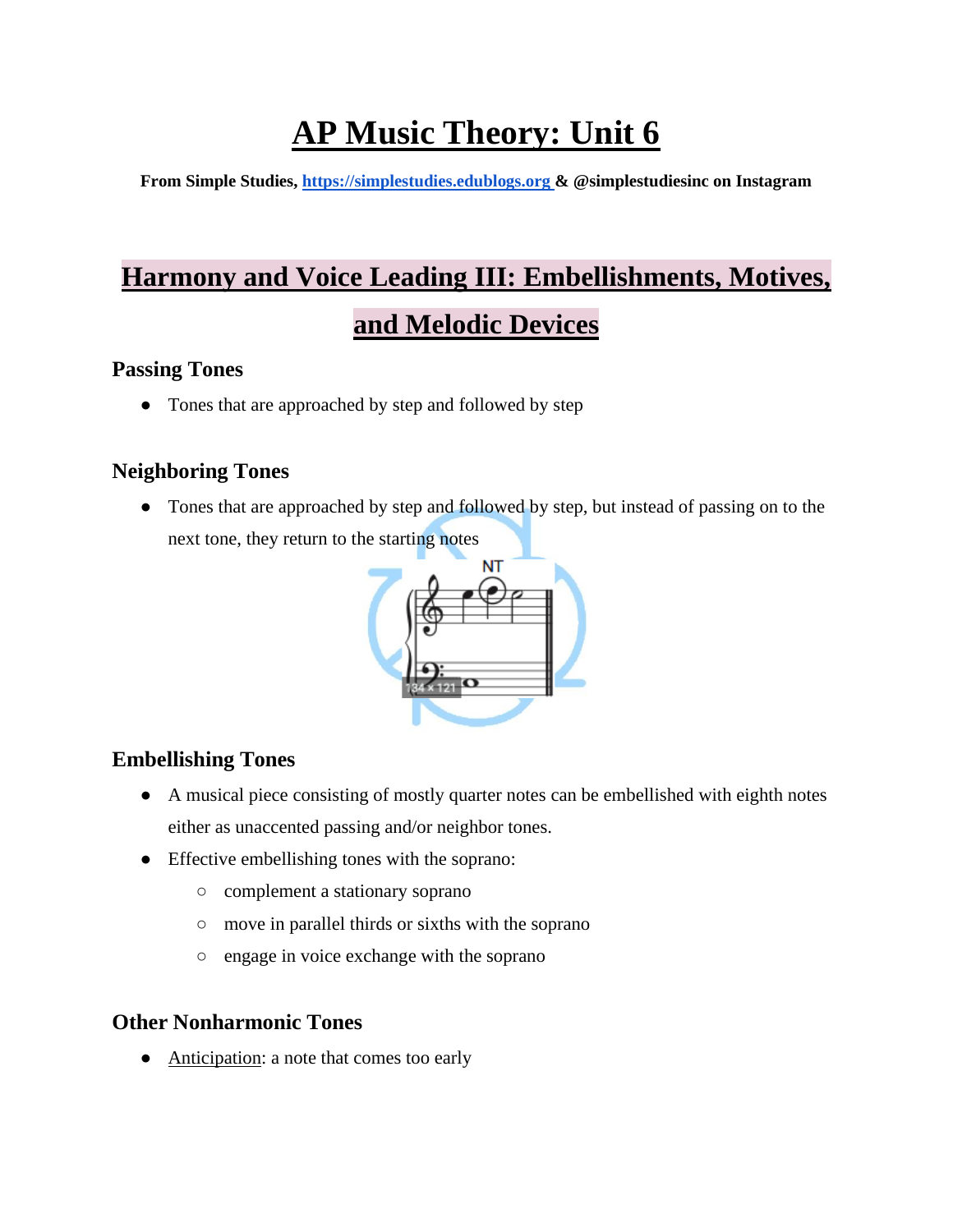

(anticipation note indicated with arrow)

● Escape Tone: incomplete neighbor tone that is unaccented, preceded by step, and followed by leap



(escape tone circled)

• Appoggiatura: incomplete neighbor tone that is accented, preceded by skip and followed by step



(appoggiatura circled)

• Pedal Point: sustained tone (usually in the bass)



(pedal point is in bass clef)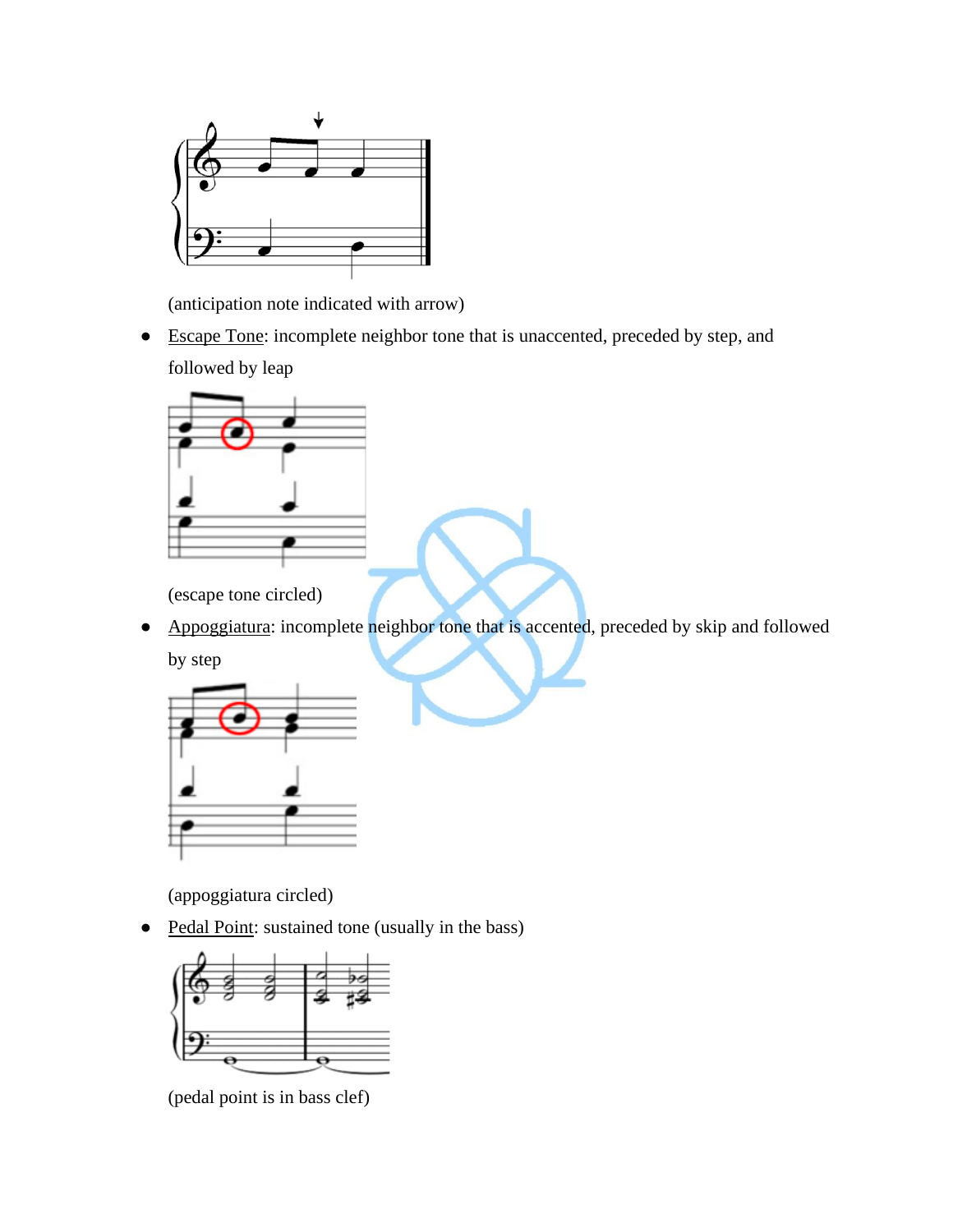#### **Suspensions**

• Approached by the same note and resolved by step



- Retardation
	- Suspension that resolves up
	- Reserved for the end/final chord





## **Motivic Transformation**

Alterations, repetitions, or sequences of a distinct musical figure

- Some examples:
	- $\circ$  Augmentation  $\rightarrow$  Durations are increased
	- $\circ$  Diminution  $\rightarrow$  Durations are decreased
- $\bullet$  Fragmentation  $\rightarrow$  A fragment of the motive is repeated to make it longer
- Imitation  $\rightarrow$  Same motive but different voices
- $\bullet$  Interpolation  $\rightarrow$  Same intervals but in different directions

#### **Melodic Sequence**

- Tonal Sequence: the interval quality between notes are changed, but the interval size stays the same
	- Example from musictheoryacademy.com: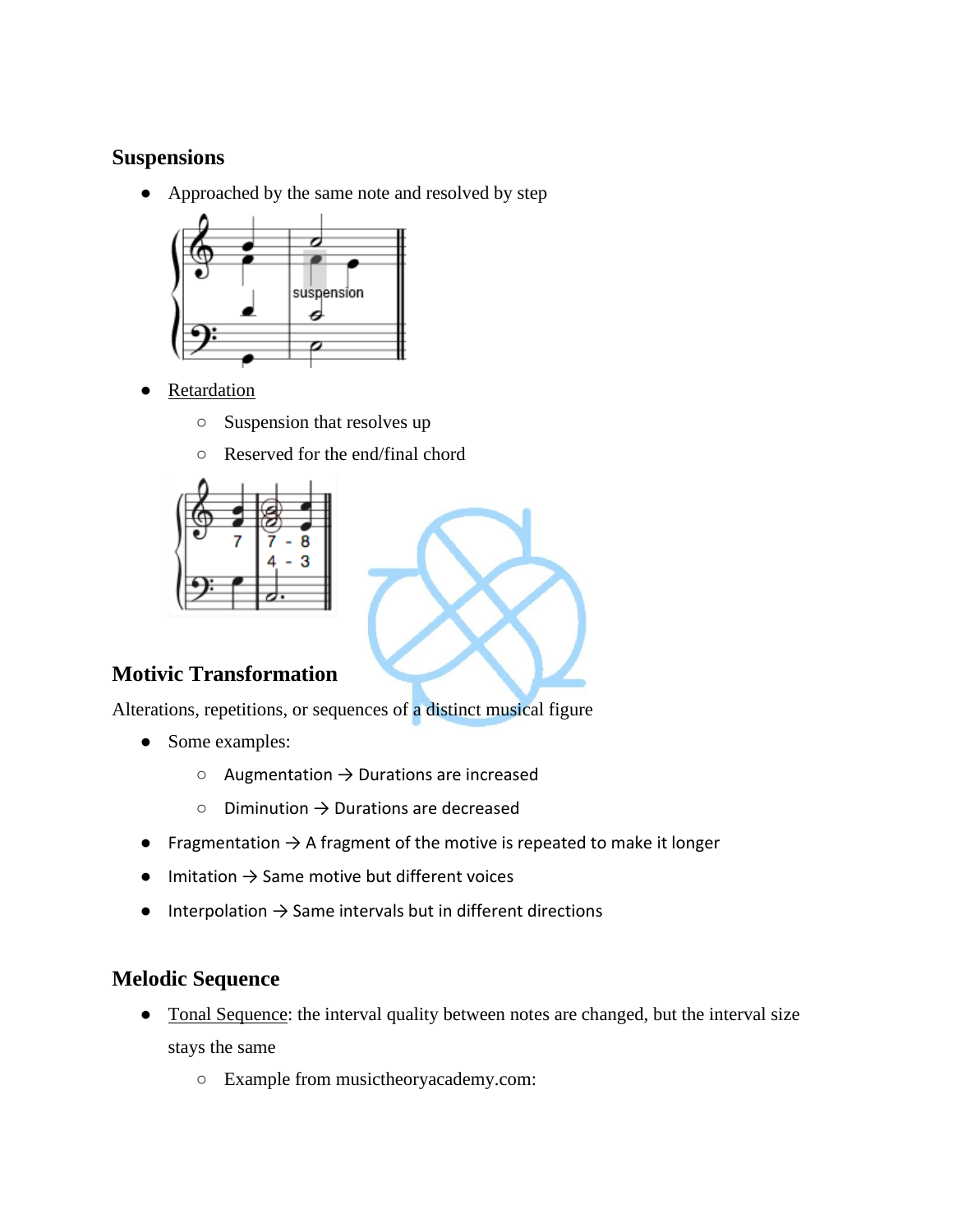

- Real Sequence: no change in interval size or quality
	- Example from musictheoryacademy.com:



- Mixed Sequence: has several repetitions (some tonal and some real)
	- Example from musictheoryacademy.com:



● \*\* Note how the first 2 measures are real sequences, and the last 2 measures are tonal sequences.

## **Harmonic Sequences**

- Descending Harmonic Sequences
	- *Descending Circle-of-Fifths Sequence*: each chord's root note is a fifth lower than the previous chord